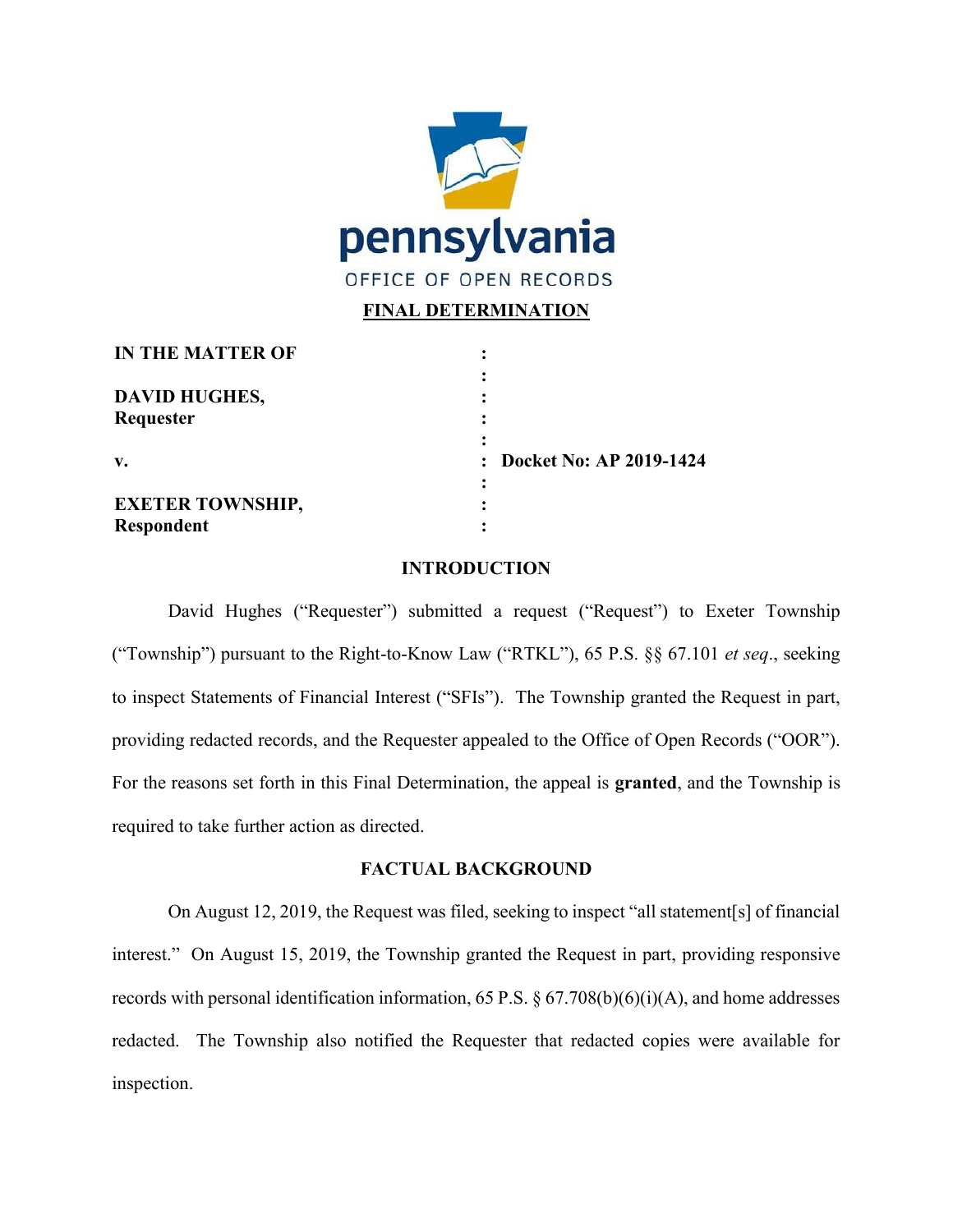On August 26, 2019, the Requester appealed to the OOR, challenging the redactions and stating grounds for disclosure.<sup>1</sup> The OOR invited both parties to supplement the record and directed the Township to notify any third parties of their ability to participate in this appeal. *See* 65 P.S. § 67.1101(c).

On September 5, 2019, the Township submitted a position statement reiterating its grounds for redaction. In support of its position, the Township submitted the affidavit of John Granger, its Open Records Officer. On September 9, 2019, the Requester submitted a position statement, reiterating his challenges to the redactions.

#### **LEGAL ANALYSIS**

"The objective of the Right to Know Law ... is to empower citizens by affording them access to information concerning the activities of their government." *SWB Yankees L.L.C. v. Wintermantel*, 45 A.3d 1029, 1041 (Pa. 2012). Further, this important open-government law is "designed to promote access to official government information in order to prohibit secrets, scrutinize the actions of public officials and make public officials accountable for their actions." *Bowling v. Office of Open Records*, 990 A.2d 813, 824 (Pa. Commw. Ct. 2010), *aff'd* 75 A.3d 453 (Pa. 2013).

The OOR is authorized to hear appeals for all Commonwealth and local agencies. *See* 65 P.S. § 67.503(a). An appeals officer is required "to review all information filed relating to the request" and may consider testimony, evidence and documents that are reasonably probative and relevant to the matter at issue. 65 P.S.  $\S 67.1102(a)(2)$ . An appeals officer may conduct a hearing to resolve an appeal. The law also states that an appeals officer may admit into evidence testimony, evidence and documents that the appeals officer believes to be reasonably probative and relevant

 <sup>1</sup> The Requester provided the OOR with additional time to issue a final determination in this matter. *See* 65 P.S. § 67.1101(c).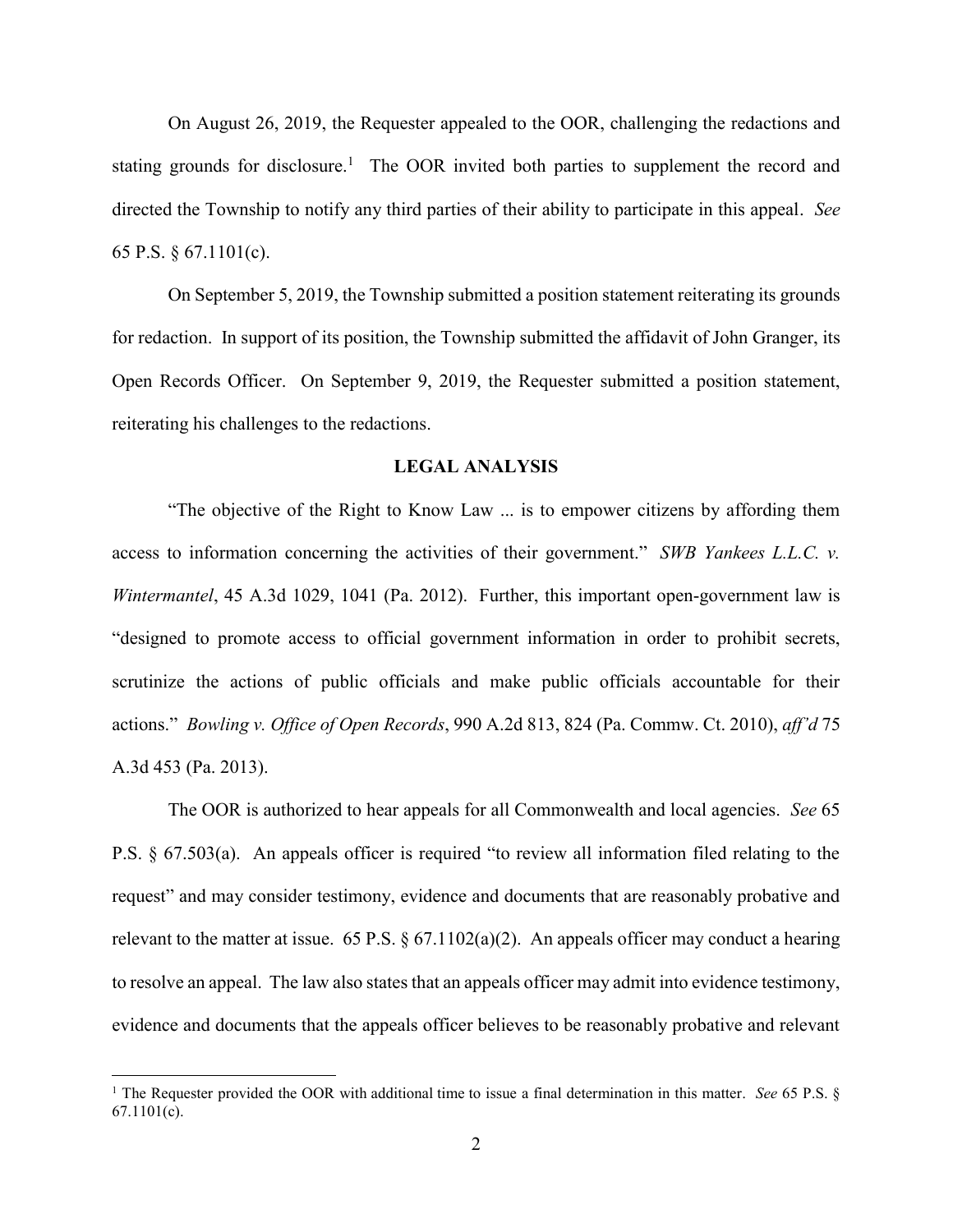to an issue in dispute. *Id*. The decision to hold a hearing is discretionary and non-appealable. *Id*.; *Giurintano v. Pa. Dep't of Gen. Servs.*, 20 A.3d 613, 617 (Pa. Commw. Ct. 2011). Here, neither party requested a hearing; however, the OOR has the necessary information and evidence before it to properly adjudicate the matter.

The Township is a local agency subject to the RTKL that is required to disclose public records. 65 P.S. § 67.302. Records in possession of a local agency are presumed public unless exempt under the RTKL or other law or protected by a privilege, judicial order or decree. *See* 65 P.S. § 67.305. Upon receipt of a request, an agency is required to assess whether a record requested is within its possession, custody or control and respond within five business days. 65 P.S. § 67.901. An agency bears the burden of proving the applicability of any cited exemptions. *See* 65 P.S. § 67.708(b).

Section 708 of the RTKL places the burden of proof on the public body to demonstrate that a record is exempt. In pertinent part, Section 708(a) states: "(1) The burden of proving that a record of a Commonwealth agency or local agency is exempt from public access shall be on the Commonwealth agency or local agency receiving a request by a preponderance of the evidence." 65 P.S.  $\S 67.708(a)(1)$ . Preponderance of the evidence has been defined as "such proof as leads the fact-finder … to find that the existence of a contested fact is more probable than its nonexistence." *Pa. State Troopers Ass'n v. Scolforo*, 18 A.3d 435, 439 (Pa. Commw. Ct. 2011) (quoting *Pa. Dep't of Transp. v. Agric. Lands Condemnation Approval Bd.*, 5 A.3d 821, 827 (Pa. Commw. Ct. 2010)). Likewise, "[t]he burden of proving a record does not exist ... is placed on the agency responding to the right-to-know request." *Hodges v. Pa. Dep't of Health*, 29 A.3d 1190, 1192 (Pa. Commw. Ct. 2011).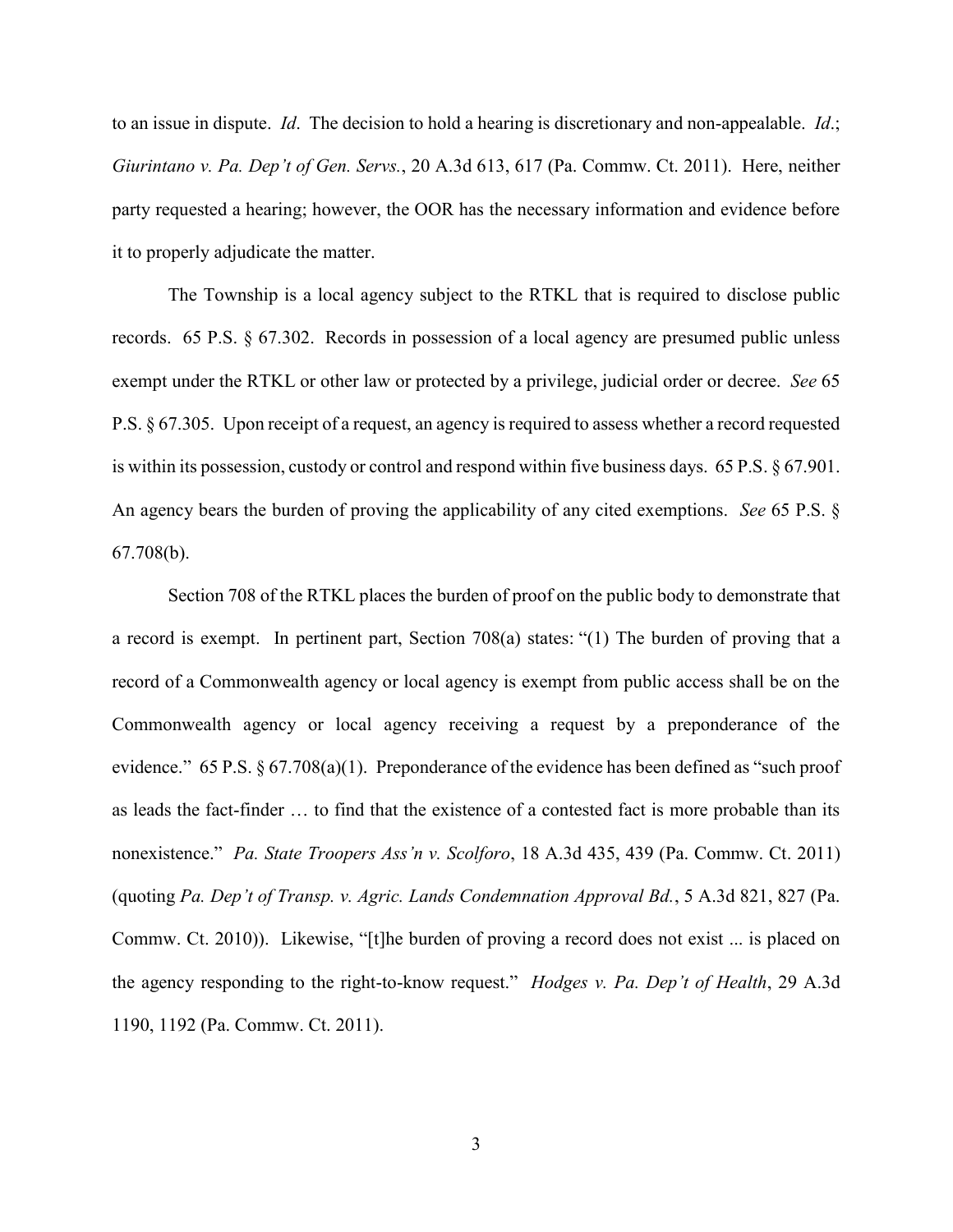The Township redacted personal telephone numbers from responsive records. Section 708(b)(6)(i)(A) exempts from disclosure personal identification information including "home, cellular or personal telephone numbers." 65 P.S. § 67.708(b)(6)(i)(A).

However, the SFIs at issue were created and filed pursuant to the Ethics Act, which states that:

Each public official of the Commonwealth shall file a statement of financial interests for the preceding calendar year with the [State Ethics Commission] no later than May 1 of each year that he holds such a position and of the year after he leaves such a position. Each public employee and public official of the Commonwealth shall file a statement of financial interests for the preceding calendar year with the department, agency, body or bureau in which he is employed or to which he is appointed or elected no later than May 1 of each year that he holds such a position and of the year after he leaves such a position. Any other public employee or public official shall file a statement of financial interests with the governing authority of the political subdivision by which he is employed or within which he is appointed or elected no later than May 1 of each year that he holds such a position and of the year after he leaves such a position….

65 Pa.C.S. § 1104(a). Regarding access to these SFIs, the Ethics Act adds that "[a]ll statements of financial interests filed pursuant to the provisions of this chapter *shall be made available for public inspection* and copying during regular office hours, and copying facilities shall be made available at a charge not to exceed actual cost." 65 Pa.C.S. § 1104(e) (emphasis added).

The RTKL does not "supersede or modify the public or nonpublic nature of a record or document established in Federal or State law, regulation or judicial order or decree." 65 P.S. § 67.306. Likewise, "if the provisions of [the Ethics Act] conflict with any other statute …, the provisions of [the Ethics Act] shall control." 65 Pa.C.S. § 1112. Because the Ethics Act unconditionally establishes the public nature of SFIs filed under the Ethics Act, the RTKL's exemptions do not apply. *See Pa. Dep't of Labor & Indus. v. Heltzel*, 90 A.3d 823, 831-32 (Pa. Commw. Ct. 2014) (discussing how a statute may establish that records are public). Because SFIs filed under the Ethics Act are unconditionally public, the OOR has not permitted the redaction of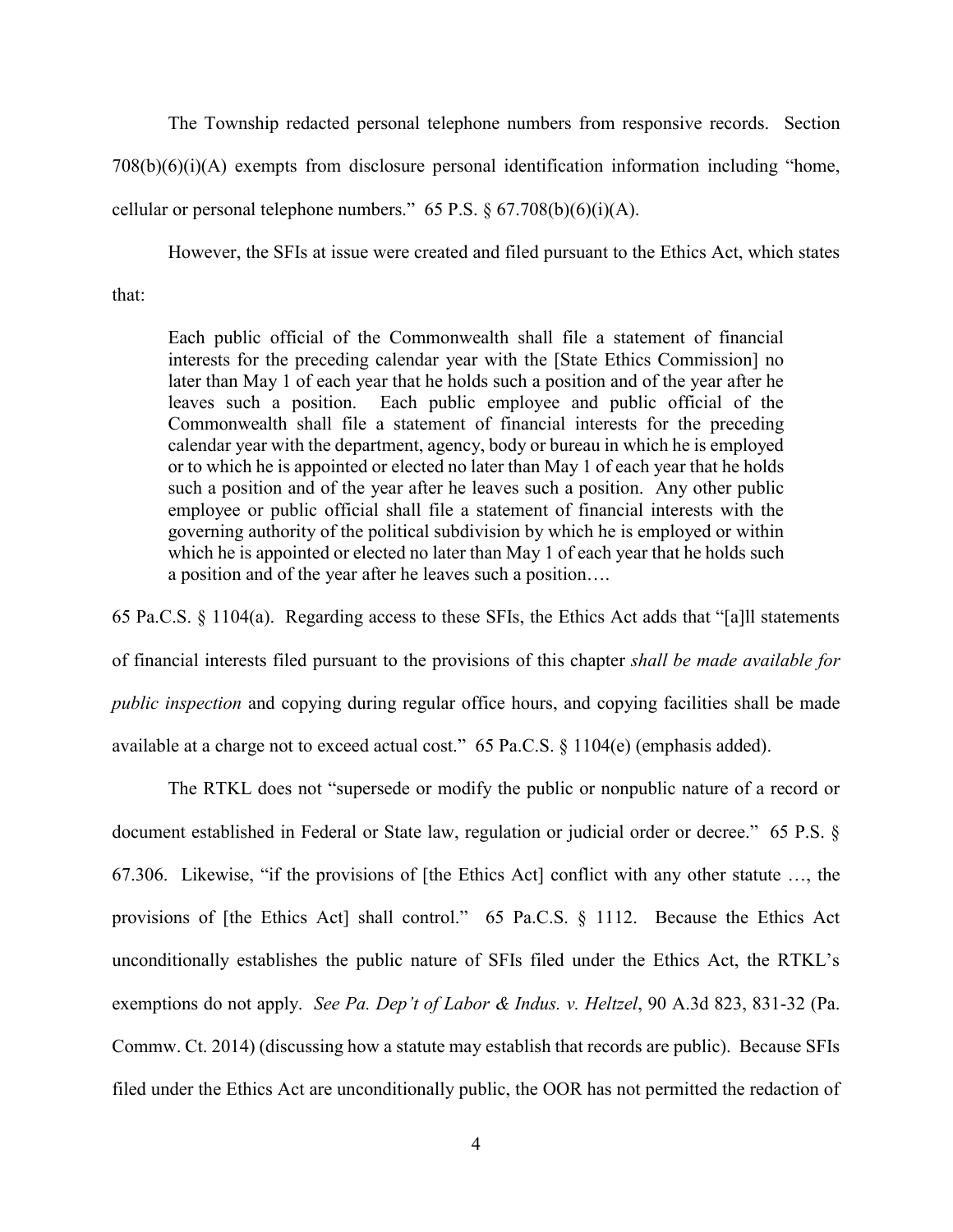these records under the RTKL. *See*, *e.g.*, *Guydish v. Crestwood Sch. Dist.,* OOR Dkt. AP 2019- 0643, 2019 PA O.O.R.D. LEXIS 458 ("The OOR has previously found that statements of financial interests filed pursuant to the Ethics Act, such as the ones at issue in this case, are public records that are subject to disclosure in their entirety"). Exemptions under the RTKL cannot serve as a basis for redaction of records made public under the Ethics Act; both laws are clear that the Ethics Act controls.

The Township also argues that home addresses are protected by the constitutional right to privacy. In *Pa. State Educ. Ass'n v. Commonwealth* ("*PSEA*"), the Pennsylvania Supreme Court held that an individual possesses a right to privacy in certain types of personal information, including his or her home address. 148 A.3d 142 (Pa. 2016); *see also Tribune-Review Publ. Co. v. Bodack*, 961 A.2d 110, 117 (Pa. 2008) (finding telephone numbers to constitute personal information subject to the balancing test); *Pa. State Univ. v. State Emples. Ret. Bd.*, 935 A.2d 530, 533 (Pa. 2007) (finding home addresses, telephone numbers and social security numbers to be personal information subject to the balancing test); *Sapp Roofing Co. v. Sheet Metal Workers' International Assoc.*, 713 A.2d 627, 630 (Pa. 1998) (plurality) (finding names, addresses, social security numbers, and telephone numbers of private citizens to be personal information subject to the balancing test).

In this case, the phone numbers and home addresses constitute personal information. To determine whether the constitutional right to privacy precludes disclosure of an individual's personal information, a balancing test must be applied. *Denoncourt v. Pa. State Ethics Comm'n*, 470 A.2d 945 (Pa. 1983). In *Times Publ. Co., Inc. v. Michel*, the Commonwealth Court applied the test in the public records context by "weighing privacy interests and the extent to which they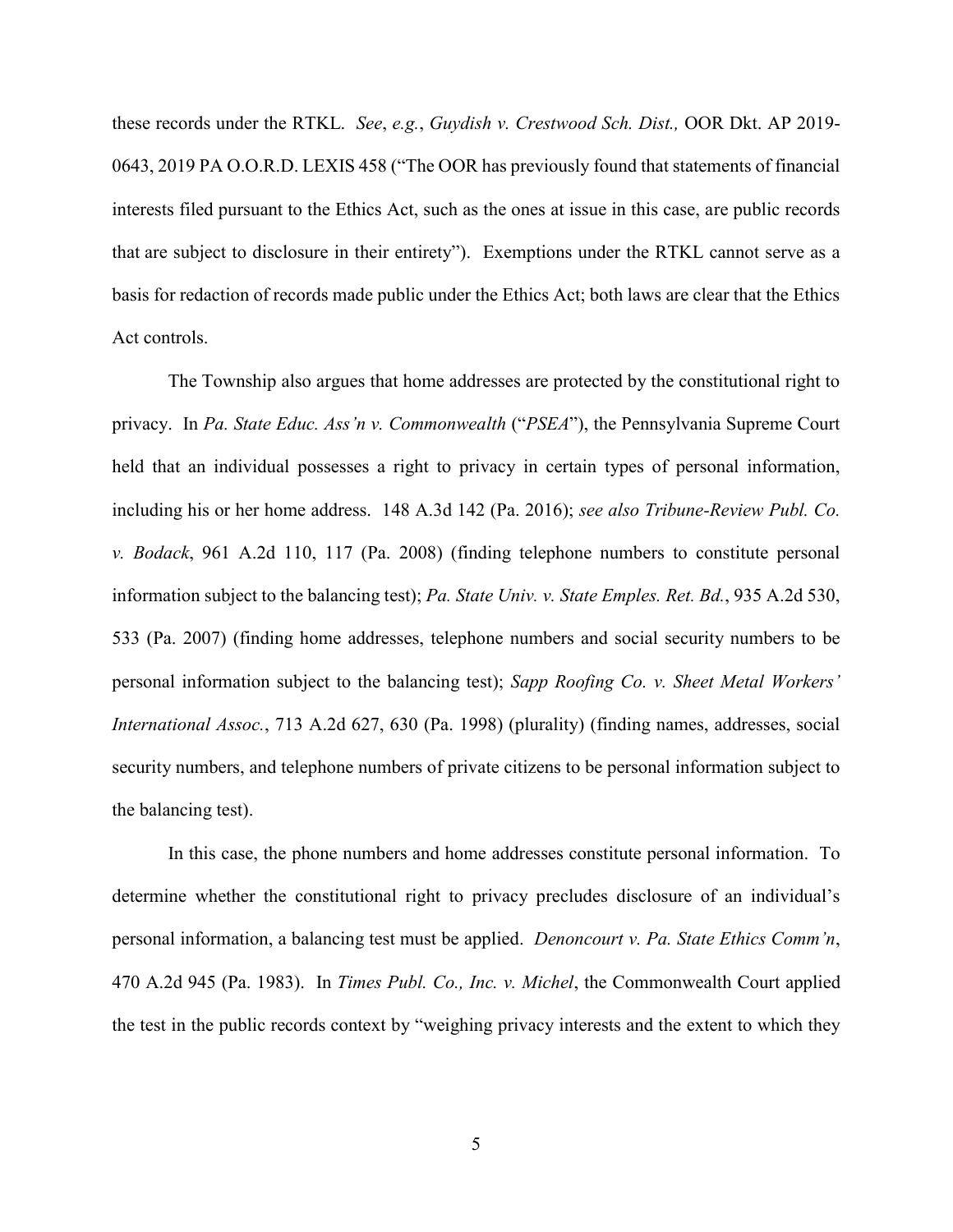may be invaded, against the public benefit which would result from disclosure." 633 A.2d 1233,

1237 (Pa. Commw. Ct. 1993).

Here, the General Assembly has already determined that the public interest in this information outweighs any privacy interests by enacting the Ethics Act with clear, unambiguous language making statements of financial interests available for public inspection and copying in their entirety. In *PSEA*, the Court opined:

[T]his Court, through its decisions in *Sapp Roofing, Penn State* and *Bodack*, has developed a body of case law requiring governmental agencies to respect the constitutional privacy rights of citizens when disseminating requested information…. Pennsylvania courts are obliged to construe statutory enactments as consistent with the Pennsylvania Constitution, and we must presume that the legislature did not intend to violate the Constitution of this Commonwealth when enacting the RTKL.

*PSEA* at 157-58 (internal citations omitted); *see also Harrington v. Pa. Dep't of Transp.,* 763 A.2d

386, 393 (Pa. 2000) (holding that Pennsylvania courts are obliged to construe statutory enactments as consistent with the Pennsylvania Constitution). In performing a balancing test, the OOR may rely "on legislative pronouncements or prior decisions of this or other Pennsylvania courts," and the General Assembly's determination that that information shall be public reflects that "the General Assembly has already performed the necessary PSEA balancing test." *Reese v. Pennsylvanians for Union Reform*, 173 A.3d 1143, 1159 (Pa. 2017) (citing *PSEA*, 148 A.3d at 156 n.8).

To the extent that there is any expectation of privacy in the information at issue, these privacy interests are outweighed by the strong public interest in favor of disclosure. *See* 65 Pa.C.S. § 67.1101.1(a); *Snider v. Thornburgh*, 436 A.2d 593, 599 (Pa. 1981) ("[T]he intrusion into appellants' private affairs under the Act is not great; the Legislature's interest in securing public confidence in the government, at all levels, is not small. The financial disclosure requirements of